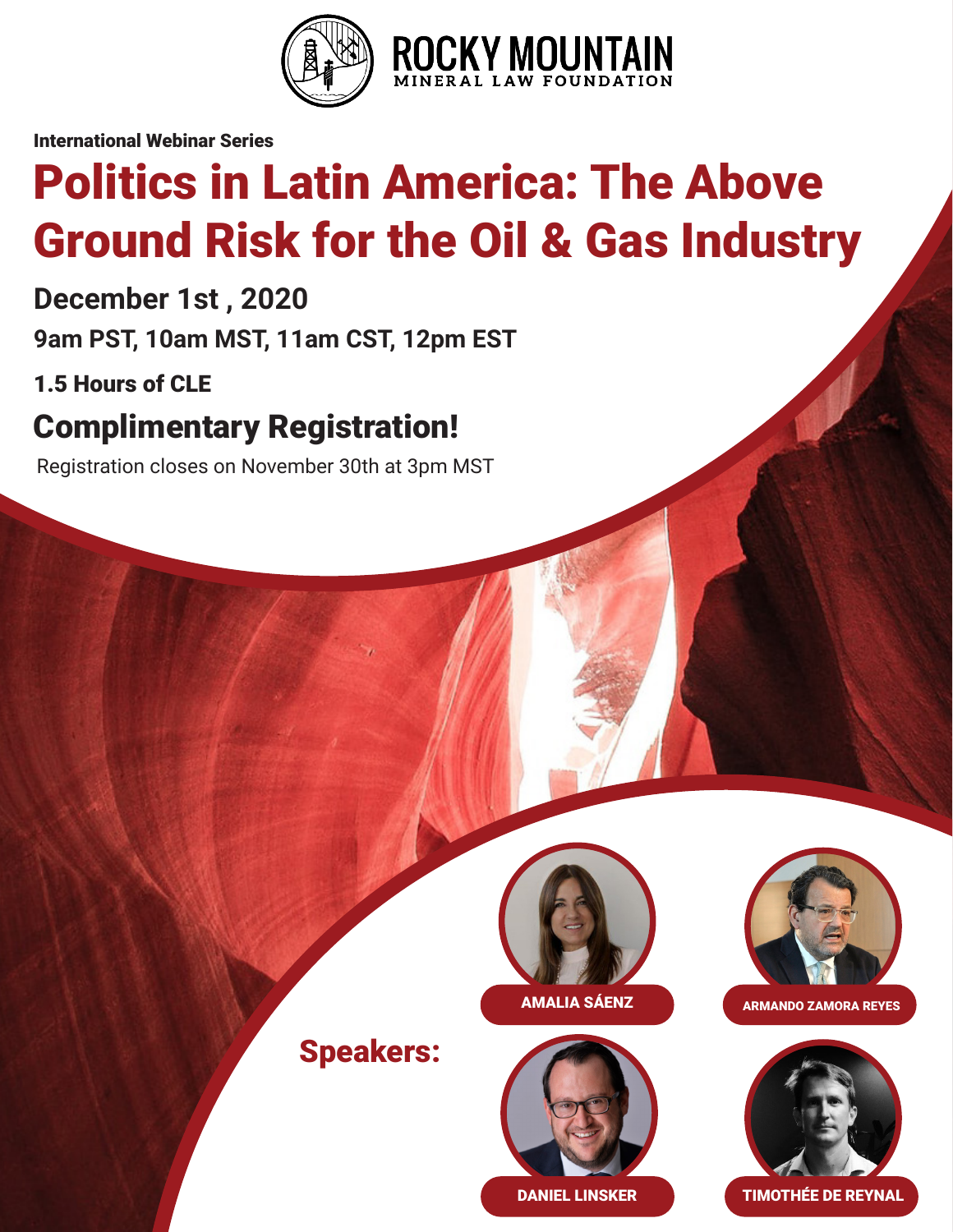#### **Politics in Latin America: The Above Ground Risk for the Oil & Gas Industry**

This webinar will address the impact of politics in Latin America and focus on current governments and potential changes resulting from upcoming elections. Speakers will explore the political outlook for the next year in Latin America including how potential changes in governments and events resulting from upcoming elections in Ecuador, Bolivia, and Peru may impact government policies and countries, including Mexico, Brazil, Argentina, and Colombia. The webinar will include an evaluation on how oil and gas companies can mitigate such above ground risk.

Brought to you by the Steering and Oil & Gas Committees of the next Special Institute on International Mining and Oil & Gas Law, Development, and Investment to be held in Mexico City in 2023

Michael Bourassa, Fasken, Overall Chair Elisabeth Eljuri, Independent Arbitrator and Energy Consultant, Overall Vice Chair Alexandre Calmon, Tauil & Chequer Advogados Mayer Brown LLP, Oil & Gas Committee Co-Chair Vera de Gyarfas, Mayer Brown LLP, Oil & Gas Committee Co-Chair Amalia Sáenz, Zang Bergel & Vines, Oil & Gas Committee Co-Chair

#### **Biographies**



### AMALIA SÁENZ (moderator)

AMALIA SÁENZ is a partner at Zang, Bergel, Viñes and leads the Energy and Natural Resources practice, representing local and international energy, mining and oil & gas companies. Her background practice includes tenders process, acquisition of assets and their financing, joint ventures construction and operation agreements, in addition to most standard contracts and International Purchase Offers (IPO) related to mining and oil and gas assets located in Argentina. She has advised on the applicable environmental laws related to the mentioned areas and participated in projects for the construction and expansion of gas pipelines, transportation concessions, pumping plants and energy facilities further to the recent renewable energy tenders.



### DANIEL LINSKER

DANIEL LINSKER is a Partner at Control Risks and currently manages Control Risks' operations in Mexico, Central America and the Caribbean as the head of its Mexico City office. Daniel specializes in the design and delivery of complex risk management projects for large projects in the extractives, energy and infrastructure, complex reputational and compliance issues, and those that require in-depth regional expertise of Latin America; Daniel also heads the Americas extractive industry consulting practice. Daniel has a Master of Science degree in Comparative Politics from the London School of Economics, where he is also a PhD candidate in government. He is also a certified Governance, Risk and Compliance Professional (GRCP).